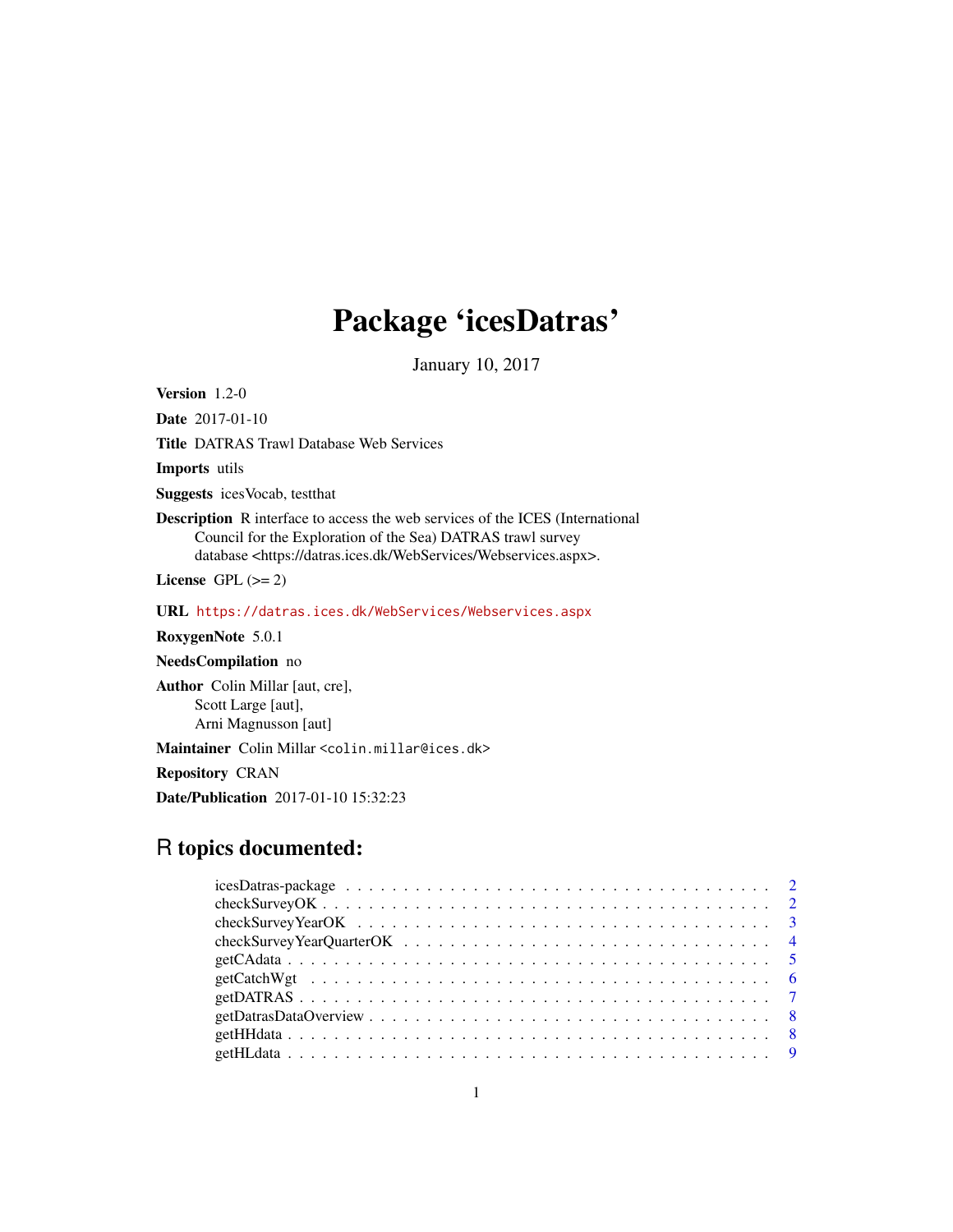## <span id="page-1-0"></span>2 checkSurveyOK

| Index |  |  |  |  |  |  |  |  |  |  |  |  |  |  |  |  | 13 |
|-------|--|--|--|--|--|--|--|--|--|--|--|--|--|--|--|--|----|
|       |  |  |  |  |  |  |  |  |  |  |  |  |  |  |  |  |    |

<span id="page-1-1"></span>icesDatras-package *DATRAS Trawl Database Web Services*

#### Description

R interface to access the web services of the ICES (International Council for the Exploration of the Sea) DATRAS trawl database.

## Details

*Get dataset:*

| getHHdata | haul data         |
|-----------|-------------------|
| getHLdata | length-based data |
| getCAdata | age-based data    |
| getDATRAS | any data          |

*Overview of available data:*

| getSurveyList            | surveys                      |
|--------------------------|------------------------------|
| getSurveyYearList        | years                        |
| getSurveyYearQuarterList | quarters                     |
| getDatrasDataOverview    | surveys, years, and quarters |

#### Author(s)

Colin Millar, Scott Large, and Arni Magnusson.

## References

ICES DATRAS web services: <http://datras.ices.dk/>.

<span id="page-1-2"></span>checkSurveyOK *Check that a survey name is in the database*

#### Description

Checks a survey name against a list of all survey names in the DATRAS database. If the name is not matched it puts up a message showing the available survey names.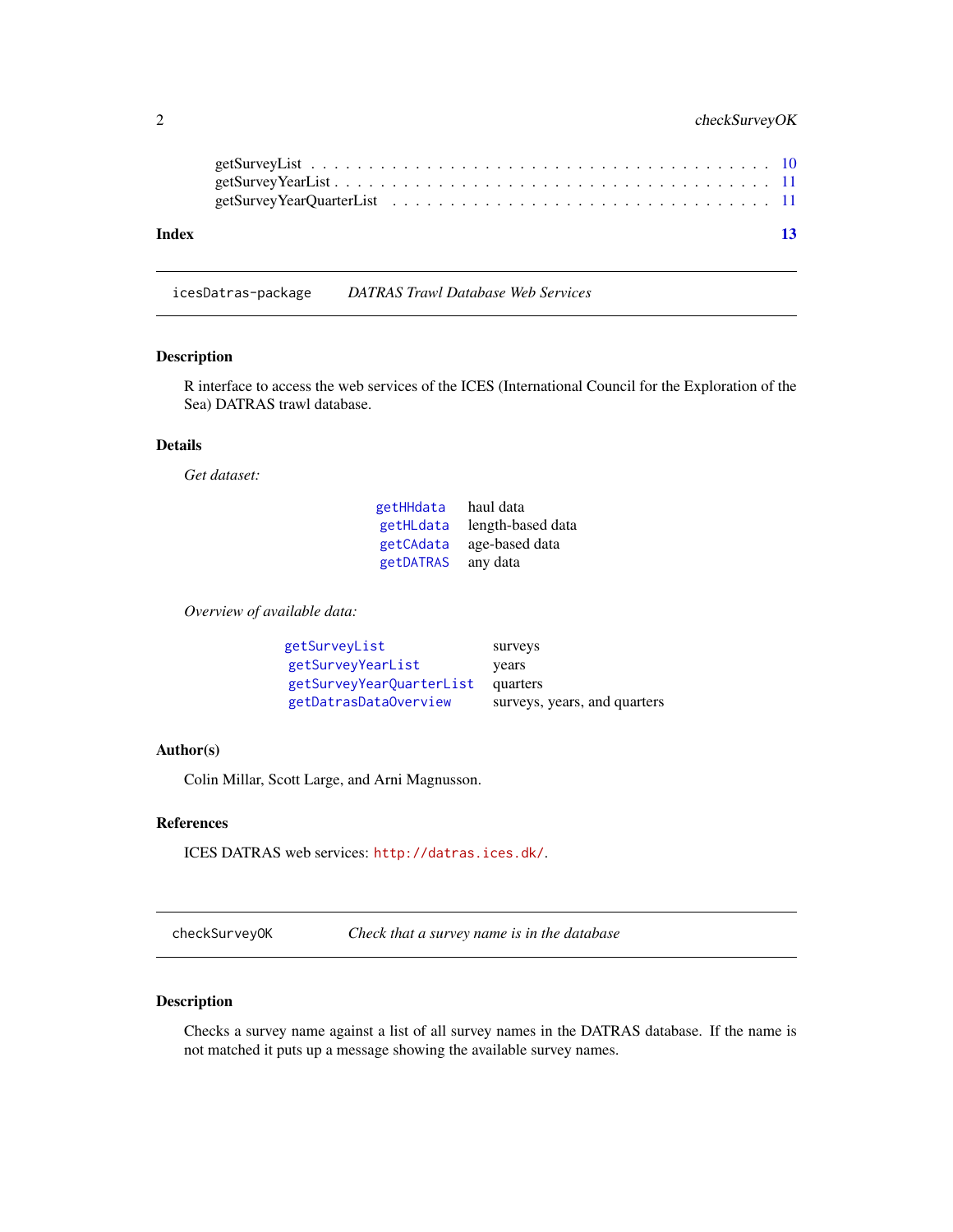## <span id="page-2-0"></span>checkSurveyYearOK 3

## Usage

checkSurveyOK(survey)

## Arguments

survey the survey acronym, e.g. NS-IBTS.

## Value

logical.

## See Also

[checkSurveyYearOK](#page-2-1) and [getSurveyYearQuarterList](#page-10-2) also perform checks against the DATRAS database.

[icesDatras-package](#page-1-1) gives an overview of the package.

## Examples

checkSurveyOK(survey = "ROCKALL") checkSurveyOK(survey = "NOTALL")

<span id="page-2-1"></span>checkSurveyYearOK *Check that a survey and year combination is in the database*

## Description

Checks a year and/or survey name against a list of all survey year combinations in the DATRAS database. If the combination is not matched it puts up a message showing the available options.

#### Usage

```
checkSurveyYearOK(survey, year, checksurvey = TRUE)
```
#### Arguments

| survey      | the survey acronym, e.g. NS-IBTS.                |
|-------------|--------------------------------------------------|
| year        | the year of the survey, e.g. 2010.               |
| checksurvey | logical, should the survey name also be checked. |

## Value

logical.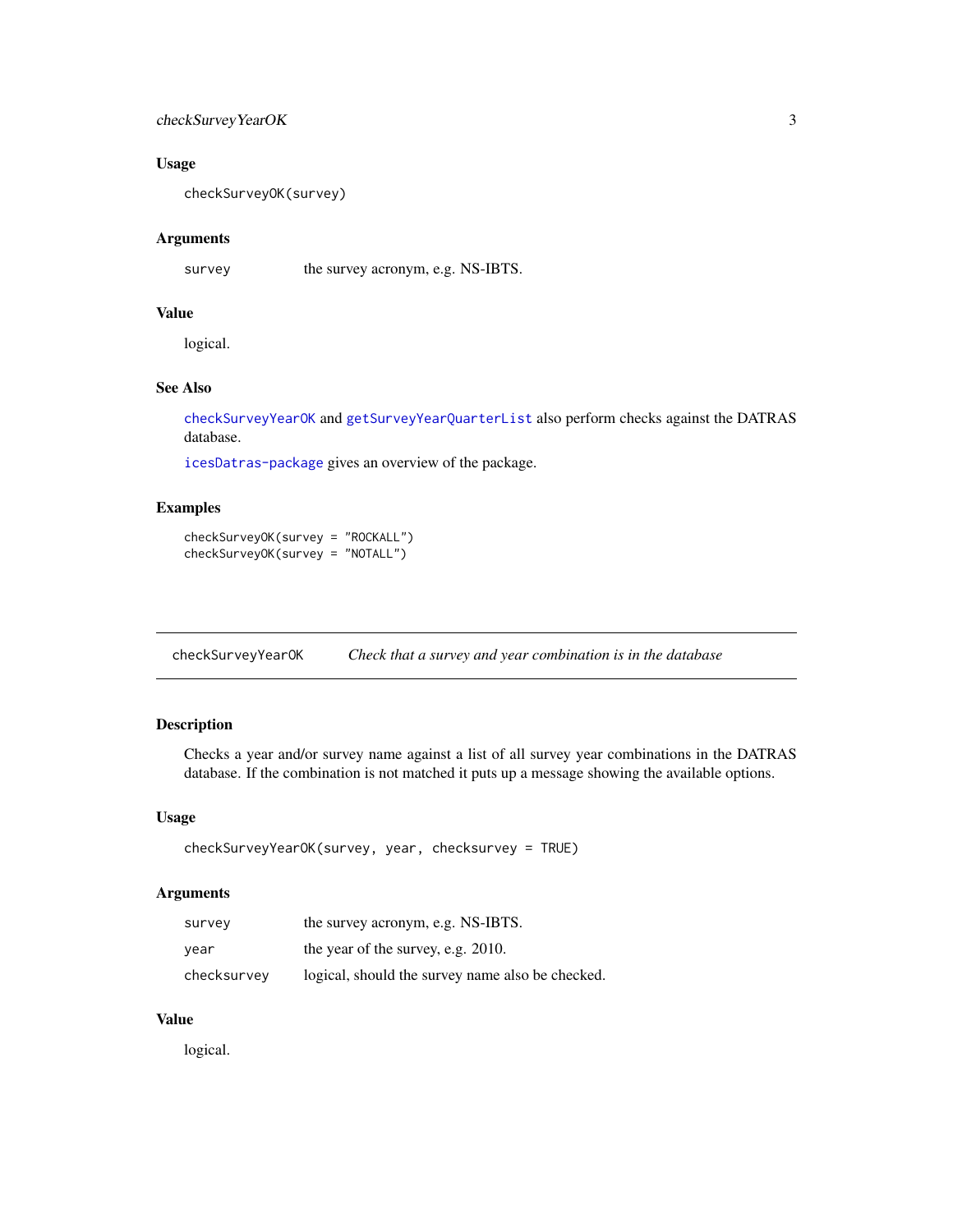#### <span id="page-3-0"></span>See Also

[checkSurveyOK](#page-1-2) and [checkSurveyYearQuarterOK](#page-3-1) also perform checks against the DATRAS database. [icesDatras-package](#page-1-1) gives an overview of the package.

#### Examples

```
checkSurveyYearOK(survey = "ROCKALL", 2015)
checkSurveyYearOK(survey = "ROCKALL", 2000)
checkSurveyYearOK(survey = "NOTALL", 2000)
```
<span id="page-3-1"></span>checkSurveyYearQuarterOK

*Check that a survey, year and quarter combination is in the database*

#### Description

Checks a quarter and/or year and/or survey name against a list of all survey year quarter combinations in the DATRAS database. If the combination is not matched it puts up a message showing the available options.

#### Usage

```
checkSurveyYearQuarterOK(survey, year, quarter, checksurvey = TRUE,
  checkyear = TRUE)
```
#### Arguments

| survey      | the survey acronym, e.g. NS-IBTS.                                   |
|-------------|---------------------------------------------------------------------|
| year        | the year of the survey, e.g. 2010.                                  |
| quarter     | the quarter of the year the survey took place, i.e. $1, 2, 3$ or 4. |
| checksurvey | logical, should the survey name also be checked.                    |
| checkyear   | logical, should the year also be checked.                           |

## Value

logical.

## See Also

[checkSurveyOK](#page-1-2) and [checkSurveyYearOK](#page-2-1) also perform checks against the DATRAS database. [icesDatras-package](#page-1-1) gives an overview of the package.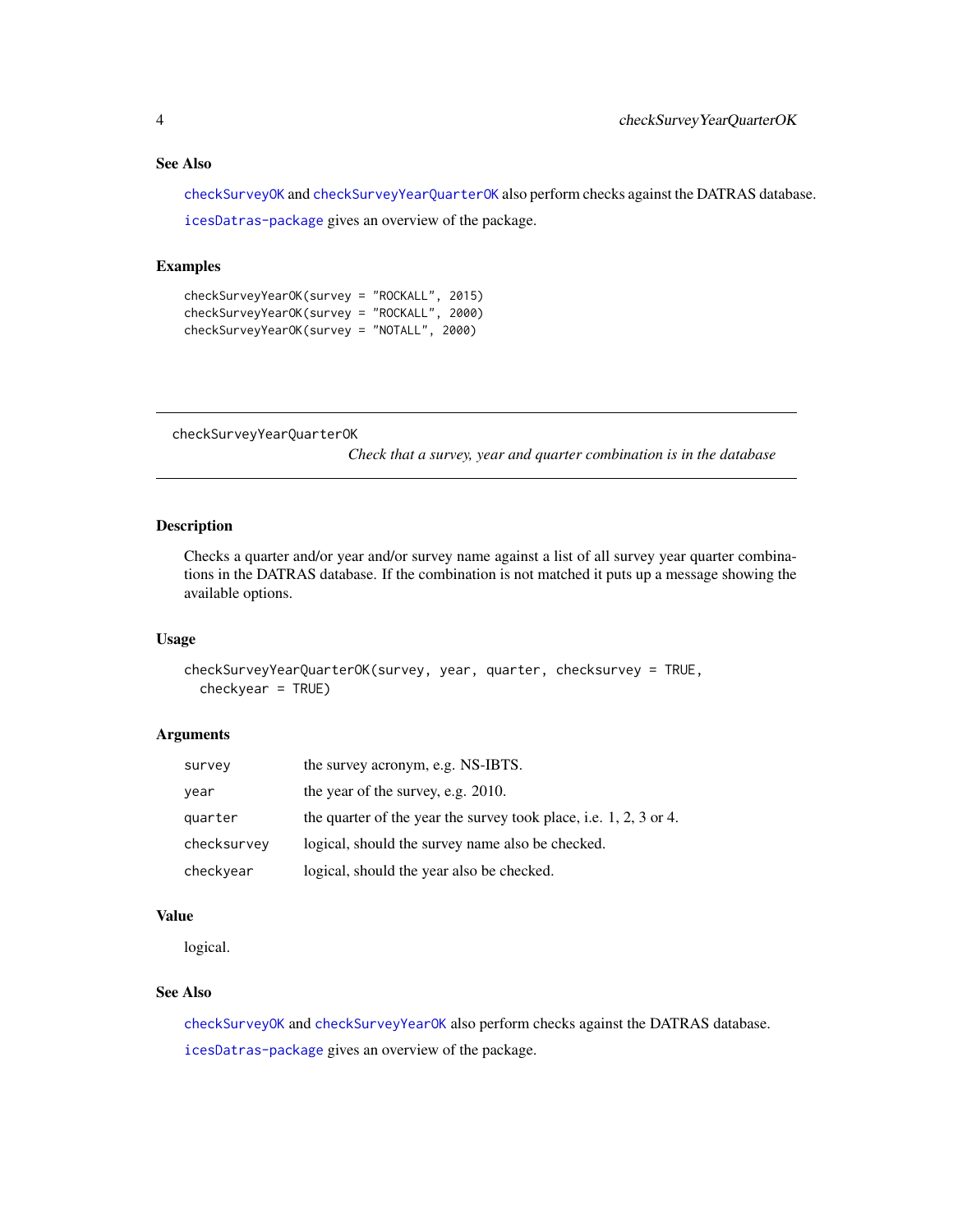## <span id="page-4-0"></span>getCAdata 5

#### Examples

```
checkSurveyYearQuarterOK(survey = "ROCKALL", 2015, 3)
checkSurveyYearQuarterOK(survey = "ROCKALL", 2015, 1)
checkSurveyYearQuarterOK(survey = "ROCKALL", 2000, 1)
checkSurveyYearQuarterOK(survey = "NOTALL", 2000, 1)
```

```
# be careful of unexpected results with checksurvey and checkyear!
checkSurveyYearQuarterOK(survey = "NOTALL", 2000, 1, checksurvey=FALSE)
```
#### <span id="page-4-1"></span>getCAdata *Get Age-Based Data*

## Description

Get age-based data such as sex, maturity, and age counts per length of sampled species.

#### Usage

```
getCAdata(survey, year, quarter)
```
#### Arguments

| survey  | the survey acronym, e.g. NS-IBTS.                                   |
|---------|---------------------------------------------------------------------|
| vear    | the year of the survey, e.g. 2010.                                  |
| quarter | the quarter of the year the survey took place, i.e. $1, 2, 3$ or 4. |

#### Value

A data frame.

## Author(s)

Colin Millar.

#### See Also

[getDATRAS](#page-6-1) supports querying many years and quarters in one function call. [getHHdata](#page-7-1) and [getHLdata](#page-8-1) get haul data and length-based data. [icesDatras-package](#page-1-1) gives an overview of the package.

#### Examples

```
cadata <- getCAdata(survey = "ROCKALL", year = 2002, quarter = 3)
str(cadata)
```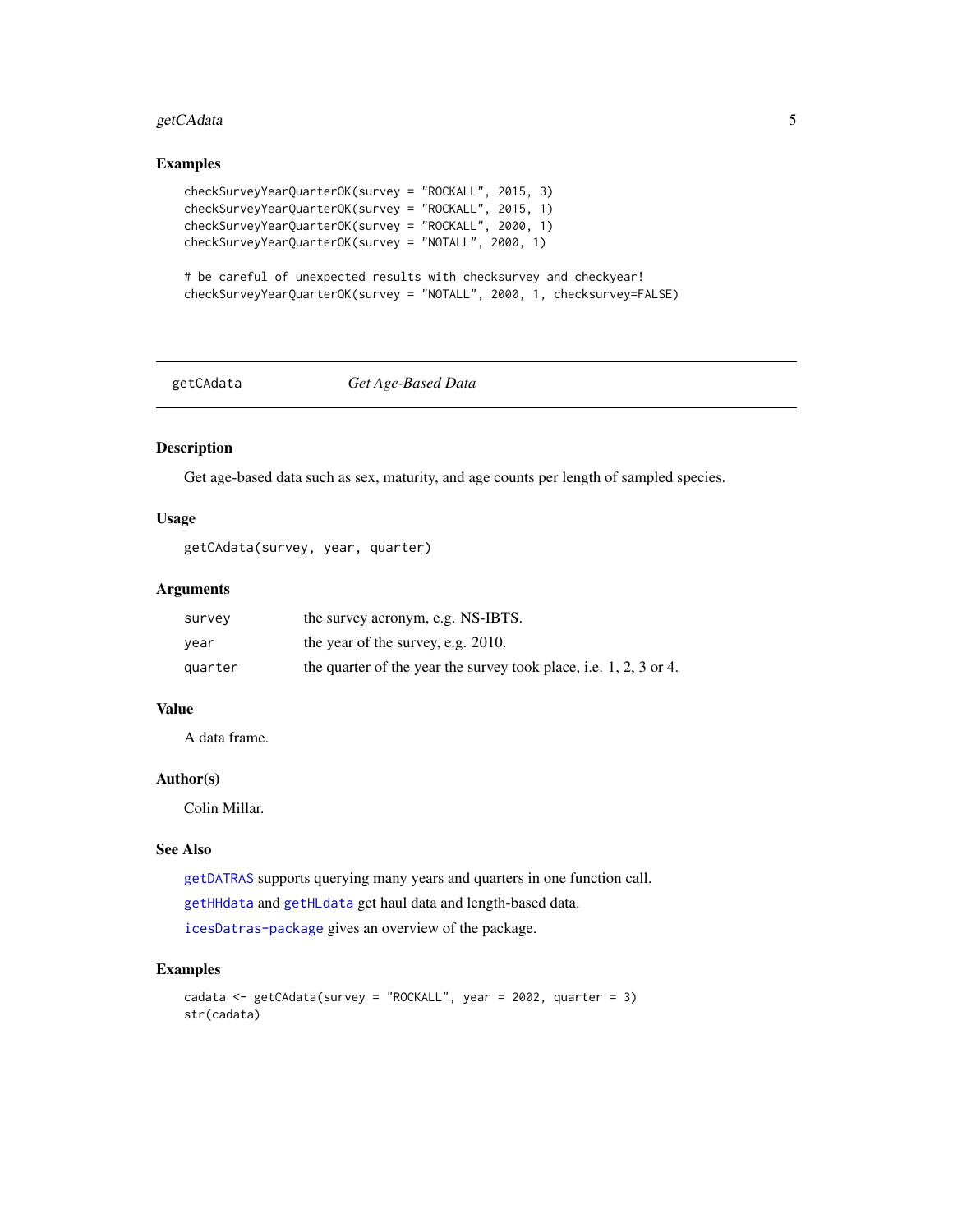<span id="page-5-0"></span>

#### Description

Get the reported catch weight by species and haul.

## Usage

getCatchWgt(survey, years, quarters, aphia)

## Arguments

| survey   | the survey acronym e.g. NS-IBTS.                                                           |
|----------|--------------------------------------------------------------------------------------------|
| years    | a vector of years of the survey, e.g. $c(2010, 2012)$ or $2005:2010$ .                     |
| quarters | a vector of quarters of the year the survey took place, e.g. $c(1, 4)$ or 1:4.             |
| aphia    | a vector of Aphia species codes defined in the WoRMS database, e.g. c(126436,<br>1264374). |

## Value

A data frame.

#### Note

The icesAdvice package provides findAphia, a function to look up Aphia species codes.

## Author(s)

Colin Millar.

#### See Also

[getSurveyYearList](#page-10-1), [getSurveyYearQuarterList](#page-10-2), and [getDatrasDataOverview](#page-7-2) also list available data.

[icesDatras-package](#page-1-1) gives an overview of the package.

## Examples

```
getCatchWgt(survey = "ROCKALL", years = 2002, quarters = 3, aphia = 126437)
# look up specific species
aphia <- icesVocab::findAphia(c("cod", "haddock"))
cwt <- getCatchWgt(survey = "ROCKALL", years = 2002, quarters = 3, aphia = aphia)
```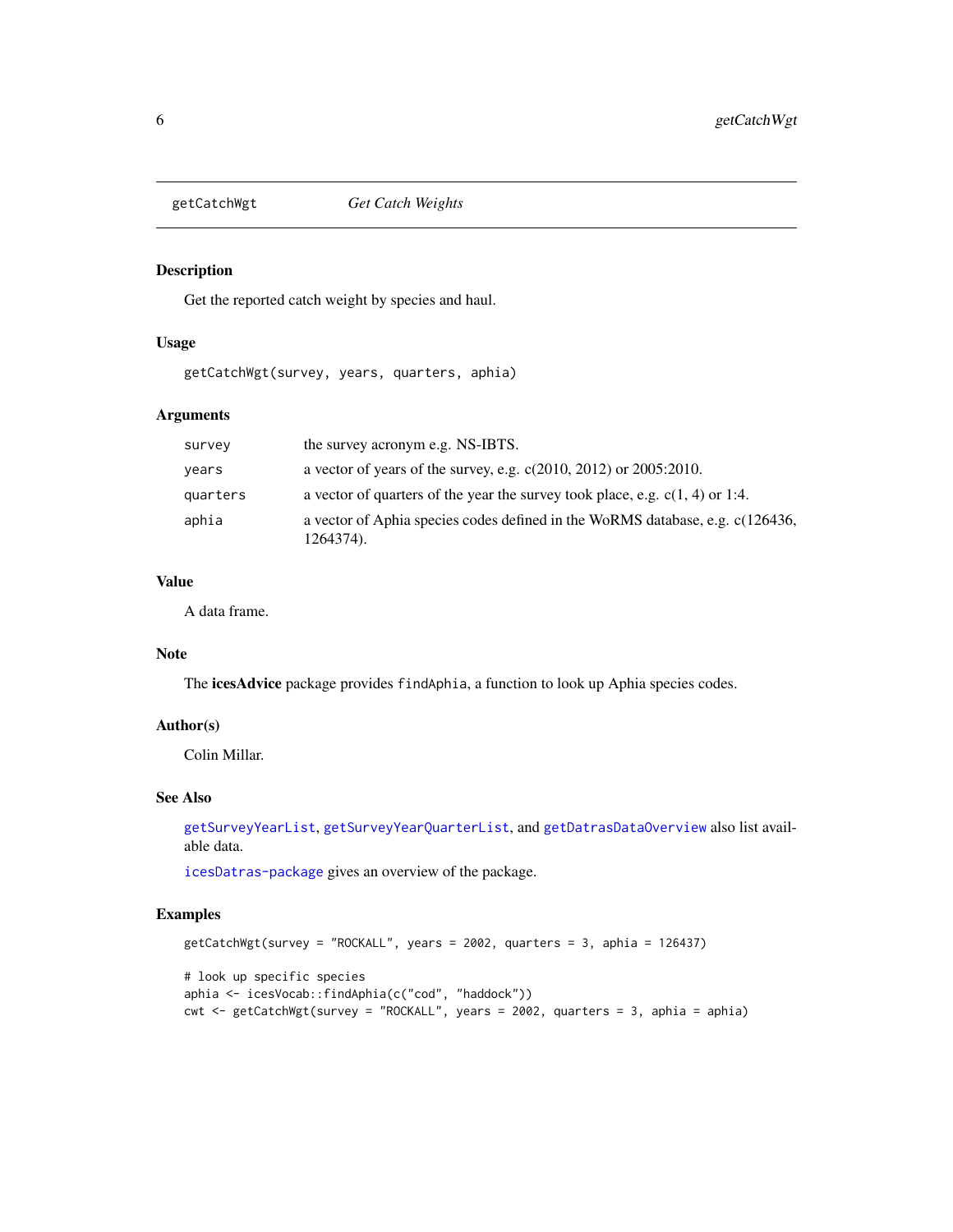<span id="page-6-1"></span><span id="page-6-0"></span>

#### Description

This function combines the functionality of getHHdata, getHLdata, and getCAdata. It supports querying many years and quarters in one function call.

#### Usage

```
getDATRAS(record = "HH", survey, years, quarters)
```
#### Arguments

| record   | the data type required: "HH" haul data, "HL" length-based data, "CA" age-based<br>data. |
|----------|-----------------------------------------------------------------------------------------|
| survey   | the survey acronym e.g. NS-IBTS.                                                        |
| years    | a vector of years of the survey, e.g. $c(2010, 2012)$ or $2005:2010$ .                  |
| quarters | a vector of quarters of the year the survey took place, i.e. $c(1, 4)$ or 1:4.          |

#### Value

A data frame.

## Author(s)

Scott Large and Colin Millar.

#### See Also

[getHHdata](#page-7-1), [getHLdata](#page-8-1), and [getCAdata](#page-4-1) get haul data, length-based data, and age-based data. [icesDatras-package](#page-1-1) gives an overview of the package.

## Examples

```
hhdata <- getDATRAS(record = "HH", survey = "ROCKALL", years = 2002, quarters = 3)
hldata <- getDATRAS(record = "HL", survey = "ROCKALL", years = 2002, quarters = 3)
cadata <- getDATRAS(record = "CA", survey = "ROCKALL", years = 2002, quarters = 3)
```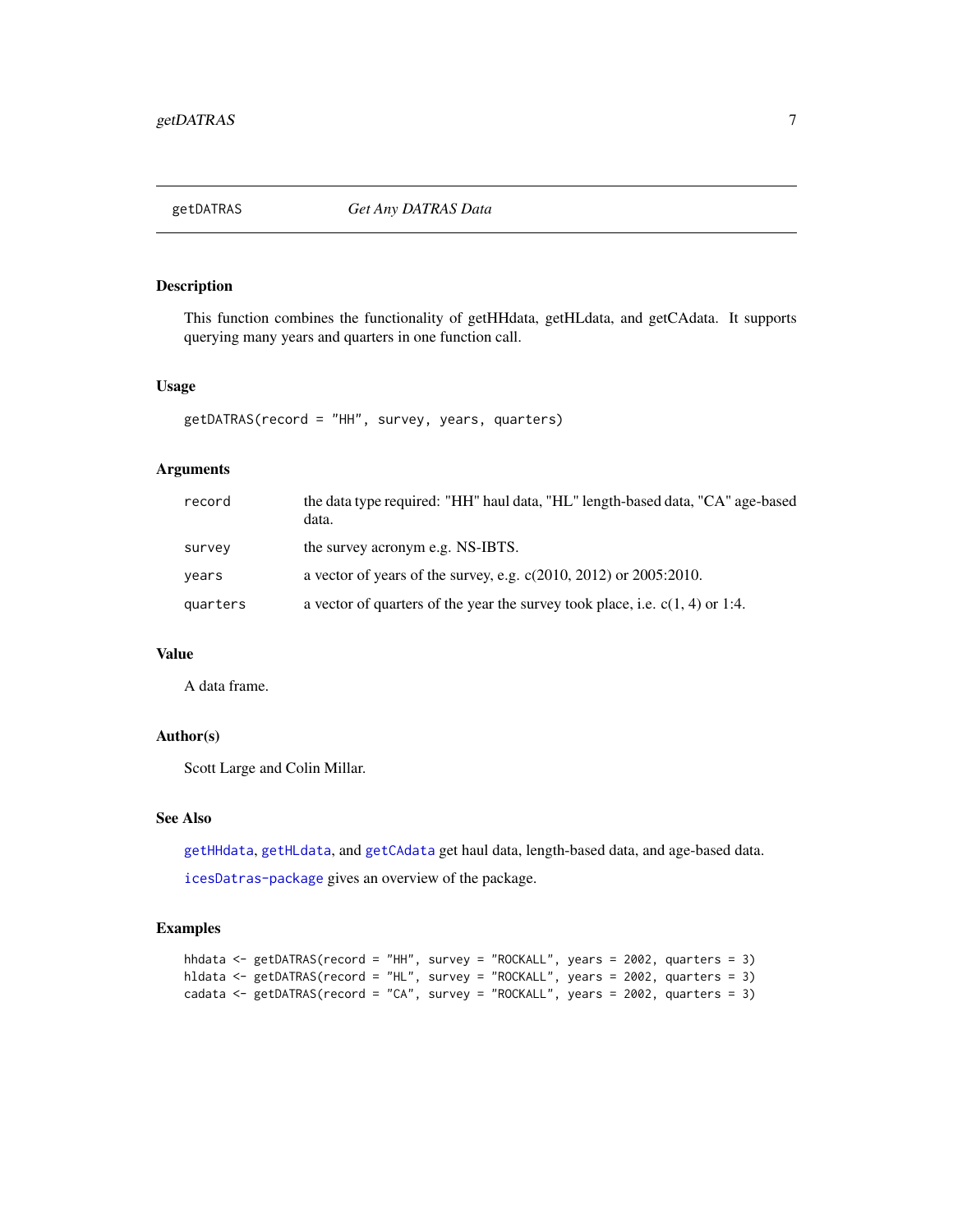<span id="page-7-2"></span><span id="page-7-0"></span>getDatrasDataOverview *Summarize Data Availability*

#### Description

Evaluate a presence-absence table for each survey with '1' where there is data and '0' (printed as '.') otherwise.

#### Usage

```
getDatrasDataOverview(surveys = NULL)
```
## Arguments

surveys a vector of survey names, or NULL to process all surveys.

#### Value

A list of tables.

## Author(s)

Colin Millar.

#### See Also

[getSurveyList](#page-9-1), [getSurveyYearList](#page-10-1), and [getSurveyYearQuarterList](#page-10-2) also list available data. [icesDatras-package](#page-1-1) gives an overview of the package.

## Examples

```
getDatrasDataOverview(surveys = "ROCKALL")
```
<span id="page-7-1"></span>getHHdata *Get Haul Data*

## Description

Get haul data such as position, depth, sampling method, etc.

#### Usage

getHHdata(survey, year, quarter)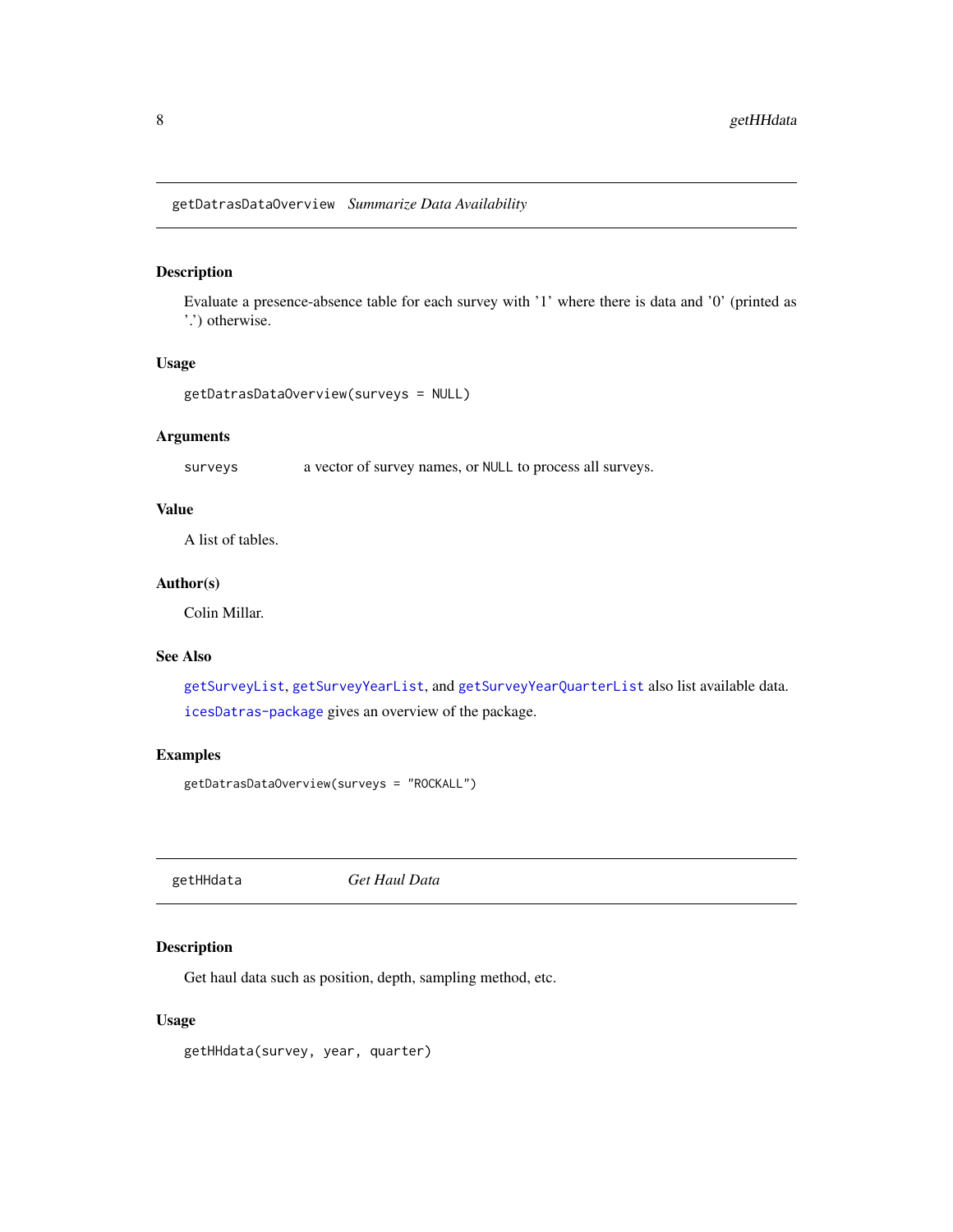## <span id="page-8-0"></span>getHLdata 9

#### Arguments

| survey  | the survey acronym, e.g. NS-IBTS.                                 |
|---------|-------------------------------------------------------------------|
| year    | the year of the survey, e.g. 2010.                                |
| quarter | the quarter of the year the survey took place, i.e. 1, 2, 3 or 4. |

#### Value

A data frame.

## Author(s)

Colin Millar.

## See Also

[getDATRAS](#page-6-1) supports querying many years and quarters in one function call. [getHLdata](#page-8-1) and [getCAdata](#page-4-1) get length-based data and age-based data. [icesDatras-package](#page-1-1) gives an overview of the package.

## Examples

```
hhdata <- getHHdata(survey = "ROCKALL", year = 2002, quarter = 3)
str(hhdata)
# error checking examples:
hhdata <- getHHdata(survey = "NS_IBTS", year = 2016, quarter = 1)
hhdata <- getHHdata(survey = "NS-IBTS", year = 2030, quarter = 1)
hhdata <- getHHdata(survey = "NS-IBTS", year = 2016, quarter = 6)
```
<span id="page-8-1"></span>getHLdata *Get Length-Based Data*

#### Description

Get length-based information such as measured length, individual counts, and subfactors of sampled species.

#### Usage

```
getHLdata(survey, year, quarter)
```
#### Arguments

| survey  | the survey acronym, e.g. NS-IBTS.                                   |
|---------|---------------------------------------------------------------------|
| vear    | the year of the survey, e.g. 2010.                                  |
| quarter | the quarter of the year the survey took place, i.e. $1, 2, 3$ or 4. |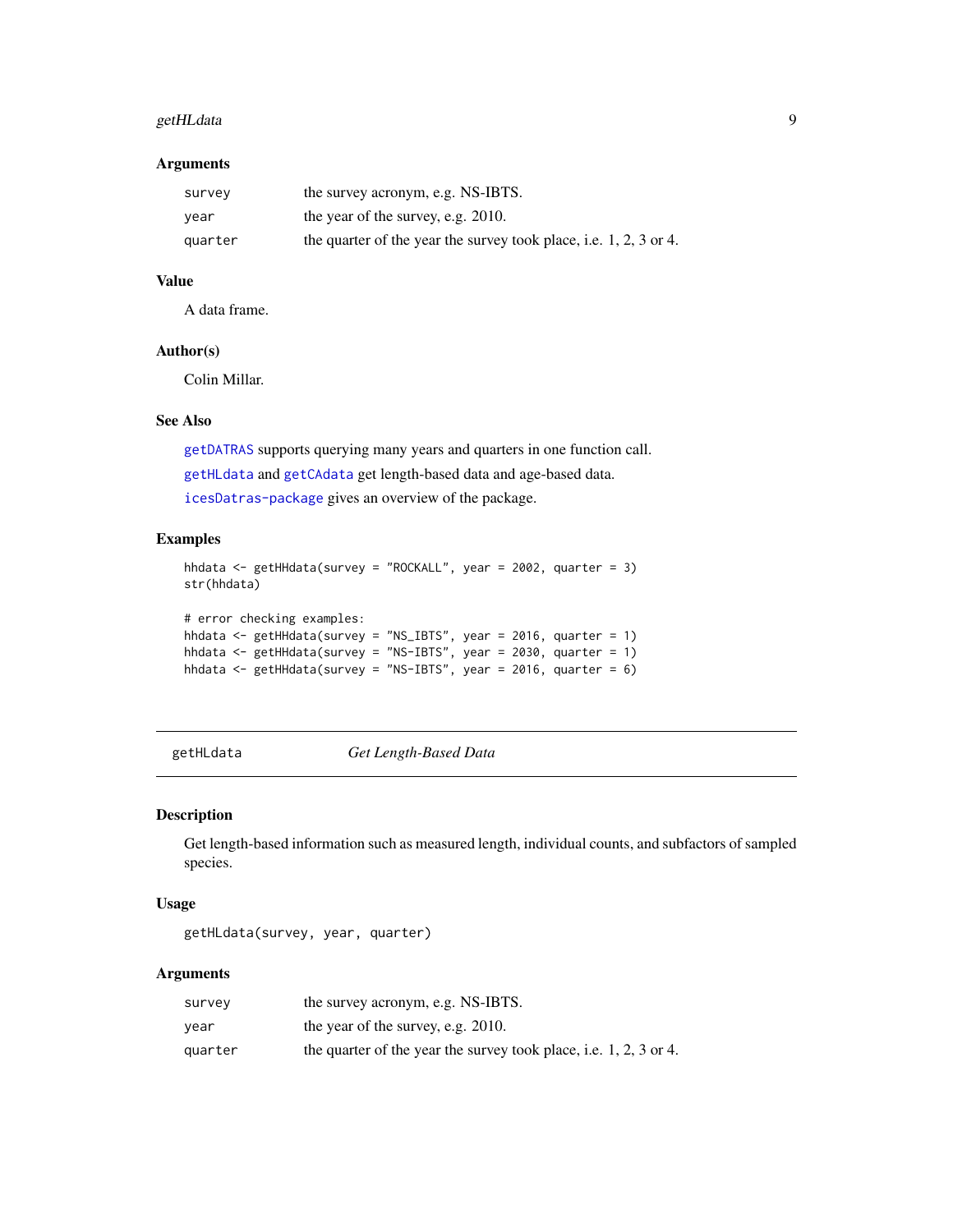## Value

A data frame.

## Author(s)

Colin Millar.

## See Also

[getDATRAS](#page-6-1) supports querying many years and quarters in one function call. [getHHdata](#page-7-1) and [getCAdata](#page-4-1) get haul data and age-based data. [icesDatras-package](#page-1-1) gives an overview of the package.

## Examples

```
hldata <- getHLdata(survey = "ROCKALL", year = 2002, quarter = 3)
str(hldata)
```
<span id="page-9-1"></span>getSurveyList *Get a List of All Surveys*

#### Description

Get a list of all survey acronyms.

#### Usage

getSurveyList()

## Value

A character vector.

#### Author(s)

Colin Millar.

## See Also

[getSurveyYearList](#page-10-1), [getSurveyYearQuarterList](#page-10-2), and [getDatrasDataOverview](#page-7-2) also list available data.

[icesDatras-package](#page-1-1) gives an overview of the package.

#### Examples

getSurveyList()

<span id="page-9-0"></span>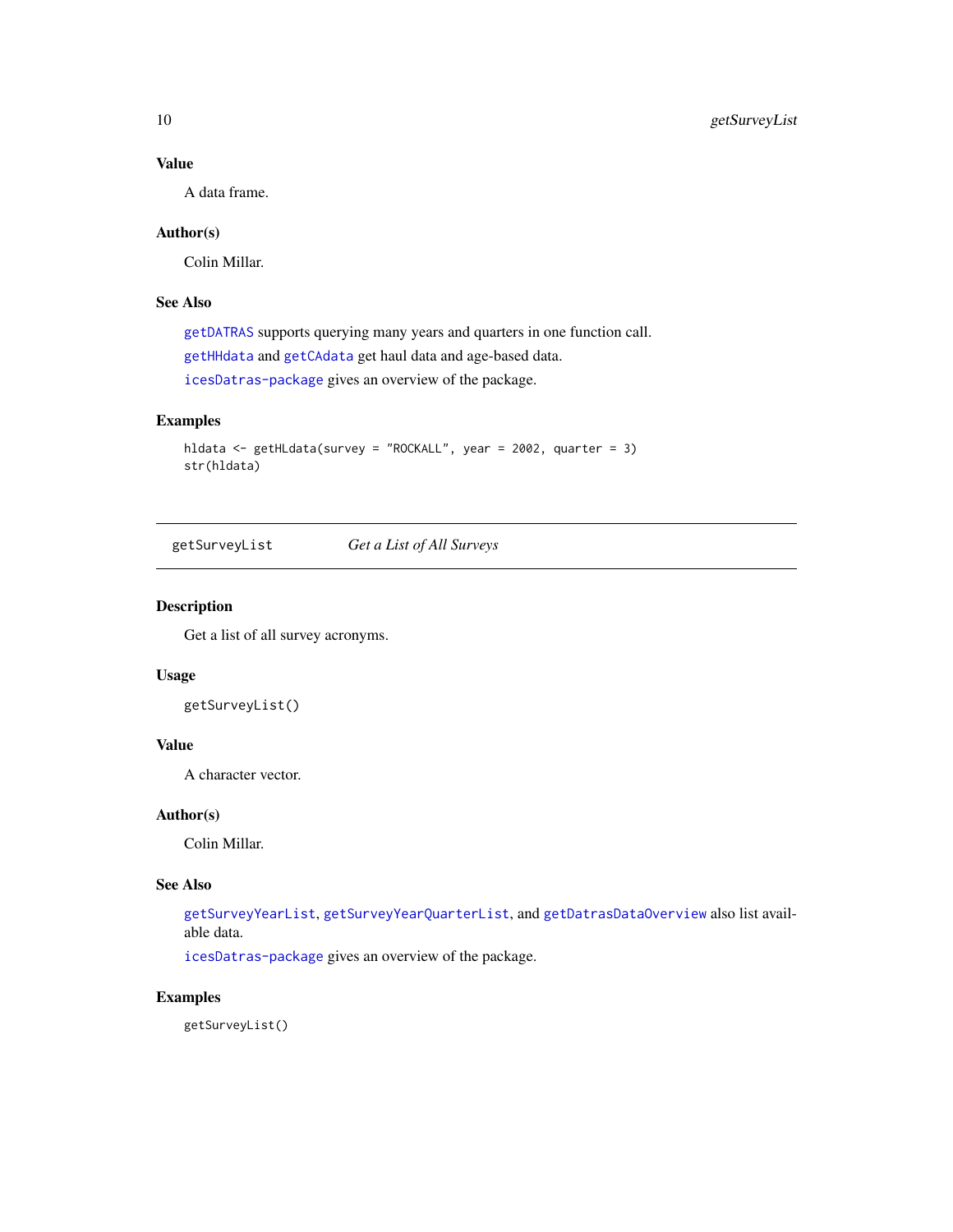<span id="page-10-1"></span><span id="page-10-0"></span>getSurveyYearList *Get a List of Survey Years*

#### Description

Get a list of all data years for a given survey.

## Usage

```
getSurveyYearList(survey)
```
#### Arguments

survey the survey acronym, e.g. NS-IBTS.

#### Value

A numeric vector.

## Author(s)

Colin Millar.

## See Also

[getSurveyList](#page-9-1), [getSurveyYearQuarterList](#page-10-2), and [getDatrasDataOverview](#page-7-2) also list available data.

[icesDatras-package](#page-1-1) gives an overview of the package.

#### Examples

getSurveyYearList(survey = "ROCKALL")

<span id="page-10-2"></span>getSurveyYearQuarterList

*Get a List of Quarters*

## Description

Get a list of quarters available for a given survey and year.

#### Usage

getSurveyYearQuarterList(survey, year)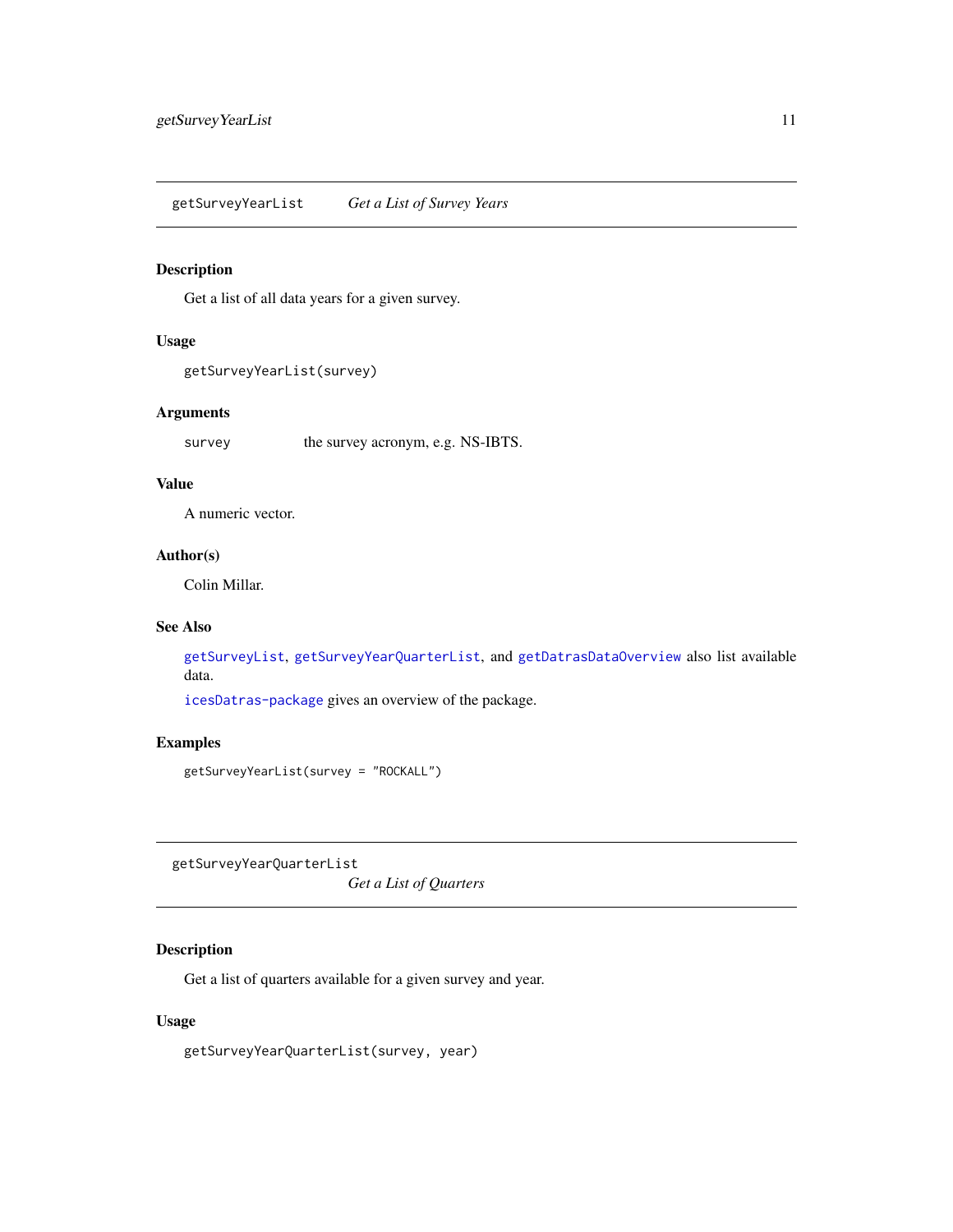## <span id="page-11-0"></span>Arguments

| survey | the survey acronym, e.g. NS-IBTS.  |
|--------|------------------------------------|
| vear   | the year of the survey, e.g. 2010. |

## Value

A numeric vector.

## Author(s)

Colin Millar.

## See Also

[getSurveyYearList](#page-10-1), [getSurveyYearQuarterList](#page-10-2), and [getDatrasDataOverview](#page-7-2) also list available data.

[icesDatras-package](#page-1-1) gives an overview of the package.

## Examples

getSurveyYearQuarterList(survey = "ROCKALL", year = 2002)